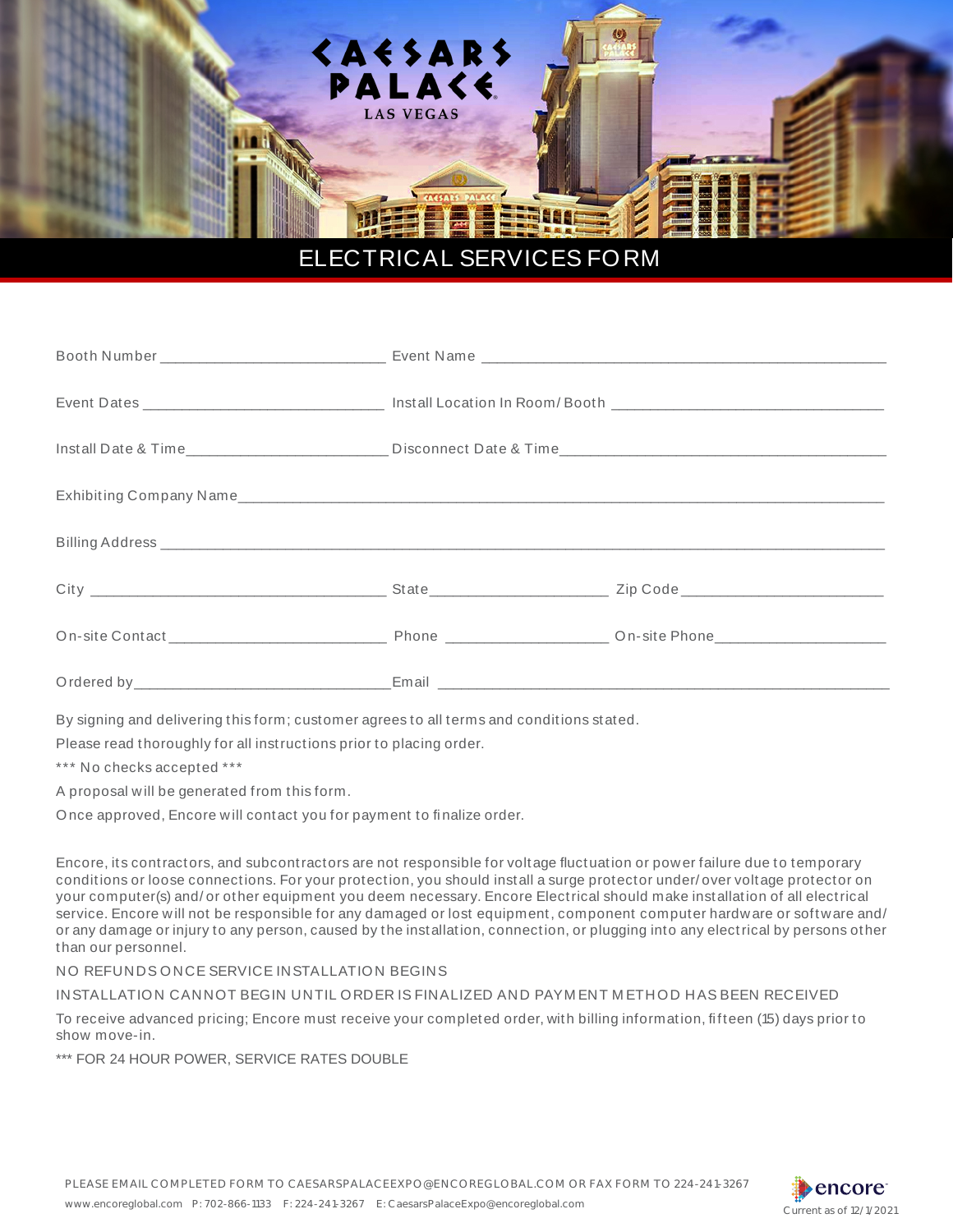| ELECTRICAL SERVICES - 120 VOLTS   | Standard<br>Order Rate | Advanced<br>Order Rate | Qty | Subtotal |
|-----------------------------------|------------------------|------------------------|-----|----------|
| 120 VOLTS - 500 WATTS OR 5 AMPS   | \$151.00               | \$120.80               |     |          |
| 120 VOLTS - 1000 WATTS OR 10 AMPS | \$245.00               | \$196.00               |     |          |
| 120 VOLTS - 2000 WATTS OR 20 AMPS | \$352.00               | \$281.60               |     |          |

## **ELECTRICAL SERVICES - 208 VOLTS**

| <b>208 VOLTS SINGLE PHASE - 20 AMPS</b>   | \$655.00   | \$524.00   |  |
|-------------------------------------------|------------|------------|--|
| <b>208 VOLTS SINGLE PHASE - 30 AMPS</b>   | \$670.00   | \$536.00   |  |
| <b>208 VOLTS SINGLE PHASE - 60 AMPS</b>   | \$1,035.00 | \$828.00   |  |
| <b>208 VOLTS SINGLE PHASE - 100 AM PS</b> | \$1,625.00 | \$1,300.00 |  |

For All 208 Volt services please indicate receptical type needed

**NEM A Number: \_\_\_\_\_\_\_\_\_**

\*\*\* Please call for additional services that are not listed on this order form, or for custom quotes for large orders \*\*\*

## **ELECTRICAL M ATERIALS**

| 6' OUTLET PLUG STRIP      | \$33.00 | \$26.40 |  |
|---------------------------|---------|---------|--|
| <b>25' EXTENSION CORD</b> | \$33.00 | \$26.40 |  |

| LABOR RATES: STRAIGHT TIME - \$125.00 · OVERTIME - \$250.00           | <b>LABOR TOTAL</b>                         |  |
|-----------------------------------------------------------------------|--------------------------------------------|--|
|                                                                       | <b>GRAND TOTAL</b>                         |  |
| All materials and services will require an additional 25% service fee | 25% SERVICE FEE                            |  |
|                                                                       | <b>MATERIAL AND SERVICES OVERALL TOTAL</b> |  |
|                                                                       |                                            |  |

LABOR: Labor between the hours of 8:00am and 5:00pm, Monday through Friday will be at the straight time labor rate. Labor before 8:00am and after 5:00pm, Monday through Friday<br>and all Saturdays, Sundays and Holidays will b will be based on one-half of the installation time and will be automatically applied to your invoice. A scaled floor plan is needed in order to proceed for orders with multiple outlet locations and/ or island booths.

Setup/Disconnect Labor dates/ times are based on the load-in schedule (and space availability) for your event. Encore does not control the event schedule for your event and therefore cannot control if setup/ disconnect is during straight time or overtime hours.

Electrical services is an exclusive service of Caesars Palace **Prices Subject to change without Notice** Prices Subject to change without Notice